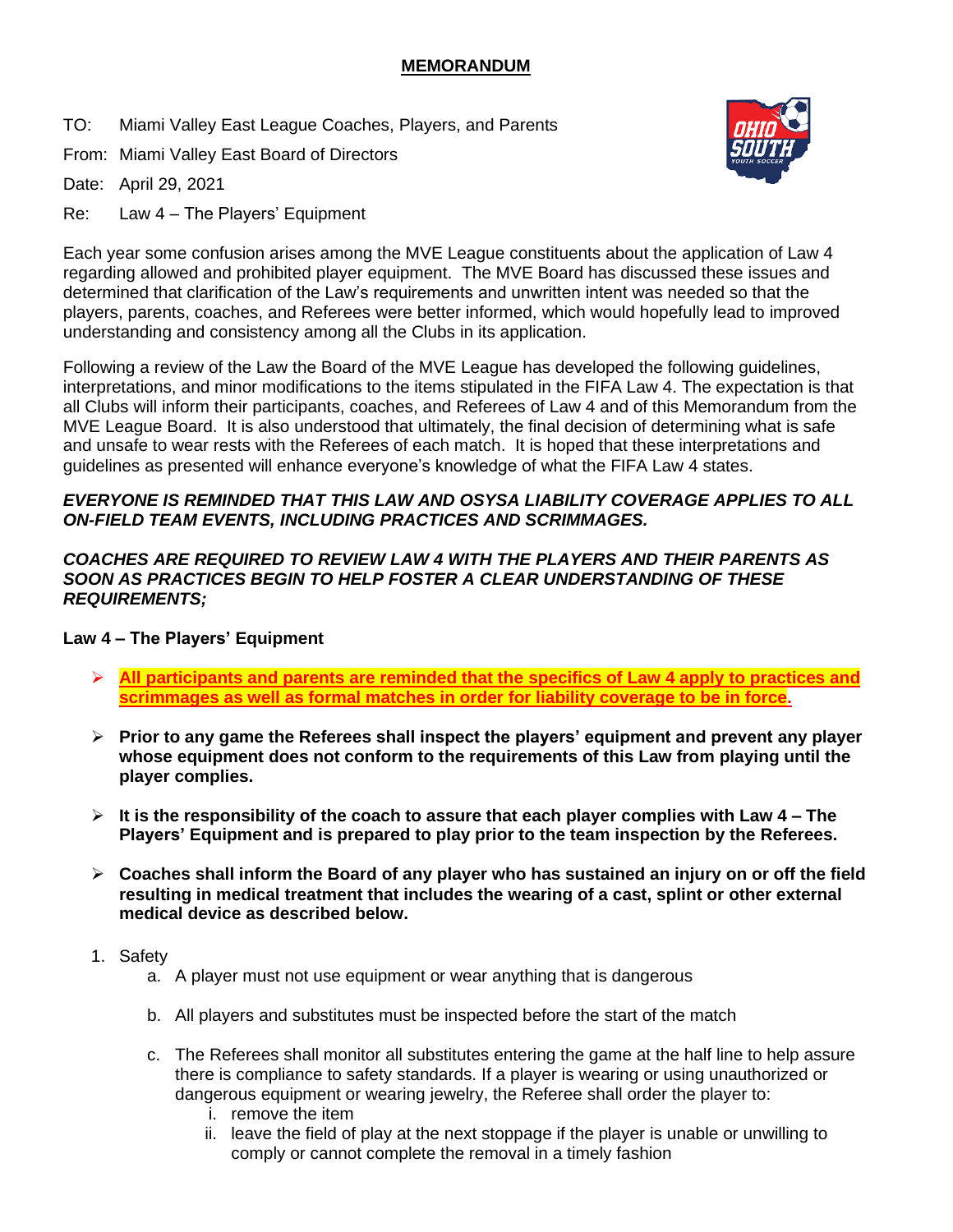d. A player who refuses to comply or wears the item again may be cautioned

## 2. Compulsory Equipment

- a. Shirt
	- i. Shirts must have sleeves tied up sleeves are not permitted
	- ii. All players of a team shall wear the same color shirts; exceptions are at the discretion of the Referee
	- iii. The goalkeeper must wear a color different than that of both teams and the Referee
	- iv. It is the responsibility of the home team to change to a different color if the two teams normally wear the same color
	- v. Numbers on shirts are required, and must be different for each player; however, when a team must wear alternate shirts because of a color conflict, such shirts need not be numbered
	- vi. For an unresolved color conflict, the Referees may permit the game to proceed
- b. Shorts
	- i. All players of a team shall wear the same color shorts; exceptions are at the discretion of the Referee
	- ii. Goalkeepers may wear tracksuit bottoms or similar pant
- c. Shin guards
	- i. Shin guards must be made of a suitable material to provide reasonable protection and covered entirely by the socks
	- ii. A player whose shin guard is lost accidentally must replace it as soon as possible and no later than when the ball next goes out of play; if before doing so the player plays the ball and/or scores a goal, the goal is awarded
- a. Socks
	- i. All players of a team shall wear the same color socks; exceptions are at the discretion of the Referee; socks of two different colors are not permitted
	- ii. Tape or any material applied or worn externally must be the same color as that part of the sock it is applied to or covers
- b. Shoes
	- i. shoes that are made by well-known manufacturers and designated as soccer footwear
	- ii. Gym shoes
	- iii. Any type of shoe having any number of cleats (rubber, plastic, metal) that have no sharp edges
	- iv. Shoes shall be properly tied (or otherwise appropriately fastened)
- 3. Other Equipment
	- **a.** *A player may use equipment other than what is compulsory provided that its sole purpose is to protect him physically and poses no danger to him or any other player*
	- b. Legal equipment includes non-dangerous protective items such as:
		- i. Soft headwear such as knit caps
		- ii. Goalkeeper soft-billed cap
		- iii. Goalkeeper safety helmet made of foam or other soft material that is properly fitted and fastened
		- iv. Goalkeeper gloves
		- v. Soft generic gloves
		- vi. Soft arm, wrist, and elbow protectors
		- **vii. Any type of hard cast, splint, or brace, regardless of location on the body, that is sufficiently padded so as not to risk injury to the player or anyone else, so long as the player does not play in a dangerous manner and is approved by the Referee**